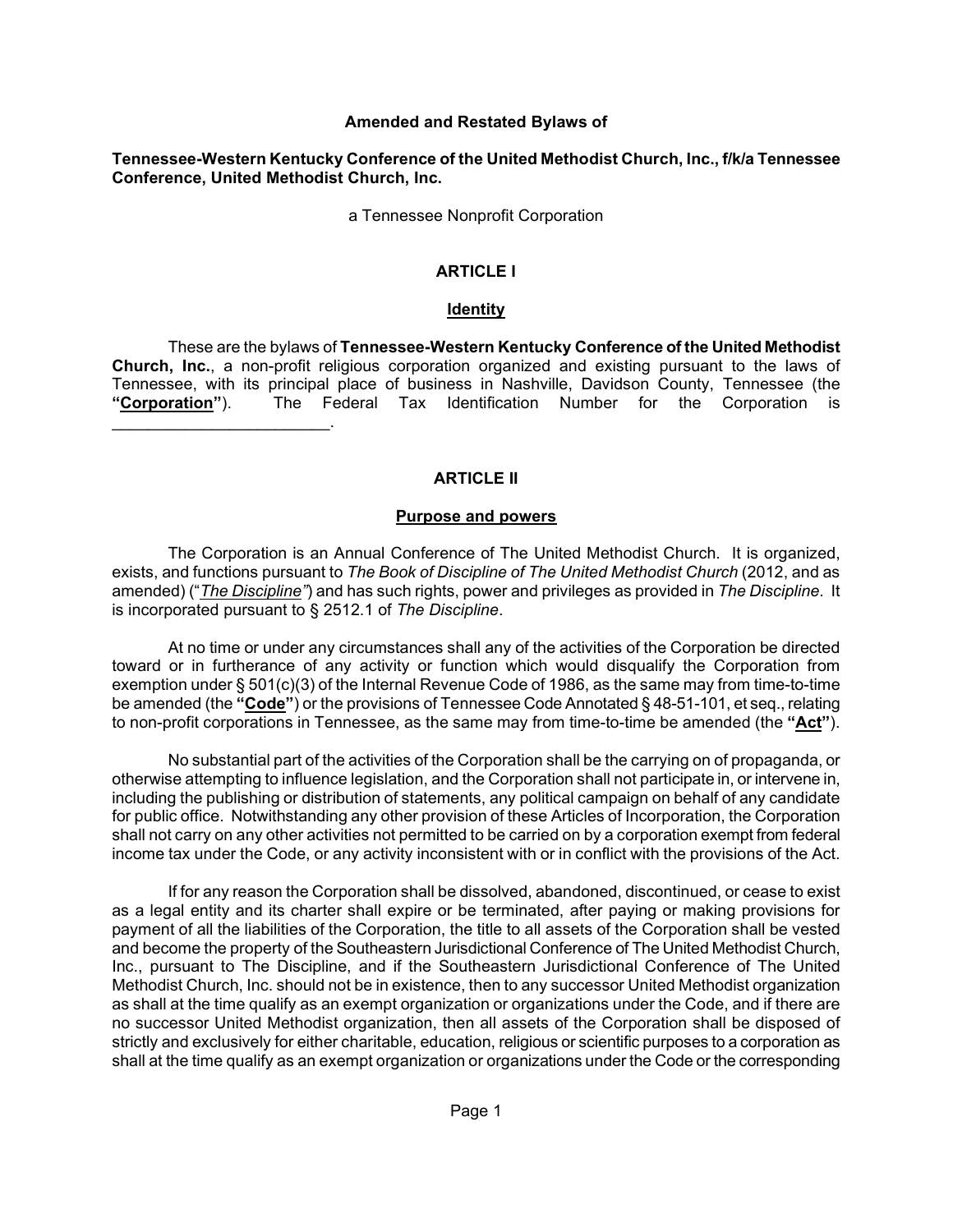provision of any future United States Internal Revenue Code, or to the Federal, State or Local government for exclusive public purpose.

### **ARTICLE III**

#### **Governance**

The Corporation shall look to *The Discipline*, the Standing Rules, the law of Tennessee governing nonprofit corporations and these bylaws for guidance in the operation of its affairs.

### **ARTICLE IV**

### **Members**

The Corporation shall have members who shall have the rights, duties and obligations, as provided in *The Discipline.*

## **ARTICLE V**

### **The Board of Trustees**

**Section 1.** The Board of Trustees (collectively, the "Board" or "Trustees" and individually, a "Trustee"), known as the "Board of Directors" and individually, "Director" under the Act, shall be the legal governing body of the Corporation but shall at all times be subject and amenable to the direction of the Conference, including its resolutions and Standing Rules, and in accordance with *The Discipline*. The composition, authority, selection and removal of the Board of Trustees shall be as outlined in *The Discipline.*

**Section 2.** Regular meetings of the Board of Trustees shall be held twice each year at a time and place designated by the chair. Meetings shall be held at the Corporation's office unless another location is stated in the call. The first meeting after the regular Annual Conference shall be designated as the annual meeting.

**Section 3.** Special meetings of the Board may be called by the Chairperson or upon the written request of any five members of the Board.

**Section 4.** Notice of all regular and special meetings shall be given to each Trustee personally by hand delivery, United States mail or electronic communication at least ten calendar days' prior to the meeting, for the transaction of the business stated in the notice. Notice may be waived as provided by law.

**Section 5.** A quorum shall consist of one third of the Trustees of the number of the trustees in office. The acts approved by a majority of those present at any meeting, at which a quorum is present, shall constitute the acts of the Board. Less than a quorum may adjourn a meeting, from time to time, until a quorum is present.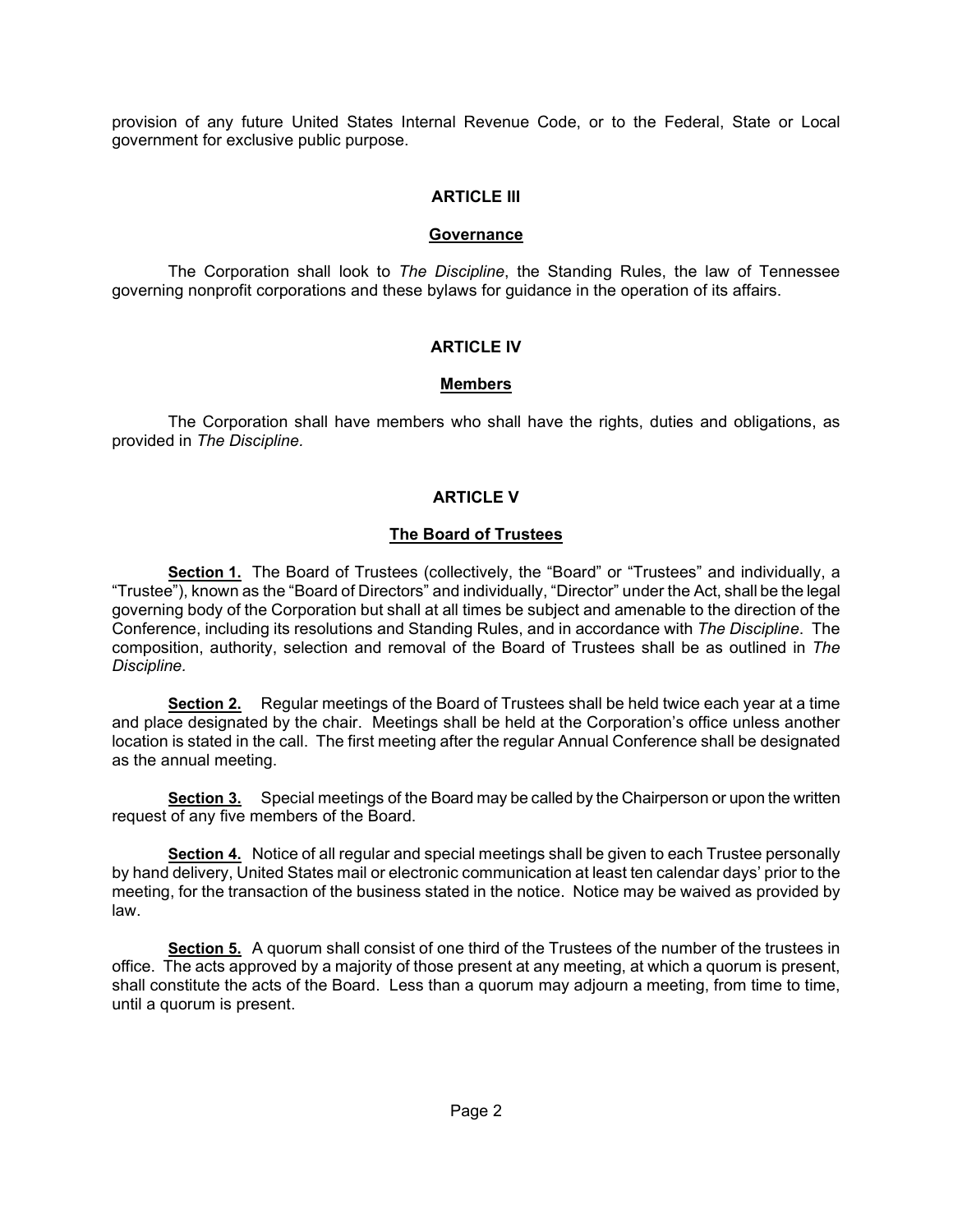**Section 6.** With the permission of the Chair, a Trustee may attend by telephone or other remote device which allows the remote Trustee and every Trustee present to hear everything that is spoken at the meeting.

**Section 7.** Any action required or permitted by the laws of Tennessee, the Charter or these By-Laws to be taken at a regular or special meeting of the Board of Trustees, may be taken without a meeting by written consent, subject to the following requirements:

- **A.** The Chair approves of taking such action without a meeting.
- **B.** All the Trustees' must consent to taking action without a meeting.
	- **1)** All Trustees must be contacted or notified,
	- **2)** All Trustees must respond to the request to take action without a meeting within five (5) days from the date the notice to take action without a meeting is sent to the Trustees,
	- **3)** If, at the end of five (5) days no response is received from a Trustee, the Secretary/Treasurer will attempt to contact that Trustee for a vote determination,
- **C.** If all the Trustees' consent to taking action without a meeting, the Board may proceed to vote on the action, and the provisions of **Section 9** apply, requiring a majority of votes for approval/disapproval of any matter by the Board.
- **D.** Both requirements (consent and vote on matter) may be included in the same correspondence with the Trustees and may be accomplished using electronic or digital means, which includes but is not limited to, electronic mail or fax.
- **E.** In such instance, the number of votes required to authorize the action by written consent shall be the same number of votes that would be necessary to authorize the action at a meeting, and the action shall be evidenced by one or more written consents that describe the action taken, are signed (which may include electronic "signature") by each Trustee and included in the minutes of the Board. Action taken by such method shall be effective when the last affirmative written consent is given unless the consent specifies a different effective date. The resulting meeting and the written votes thereof shall be filed with the minutes of the meetings of the Board of Trustees and shall have the same force and effect as any other vote by the Trustees.

**Section 8.** No person who is or was a Trustee of the Corporation, nor such person's heirs, executors or administrators, shall be personally liable to the Corporation for monetary damages for breach of fiduciary duty as a Trustee. However, this provision shall not eliminate or limit the liability of a Trustee:

**A.** for any breach of a Trustee's duty of loyalty to the Corporation,

**B.** for acts or omissions not in good faith or which involve intentional misconduct or a knowing violation of law, or

**C.** under Section 48-58-304 of the Act.

No repeal or modification of the provisions of this Section, either directly or by the adoption of a provision inconsistent with the provisions of this Section, shall adversely affect any right or protection, as set forth herein, existing in favor of a particular individual at the time of such repeal or modification.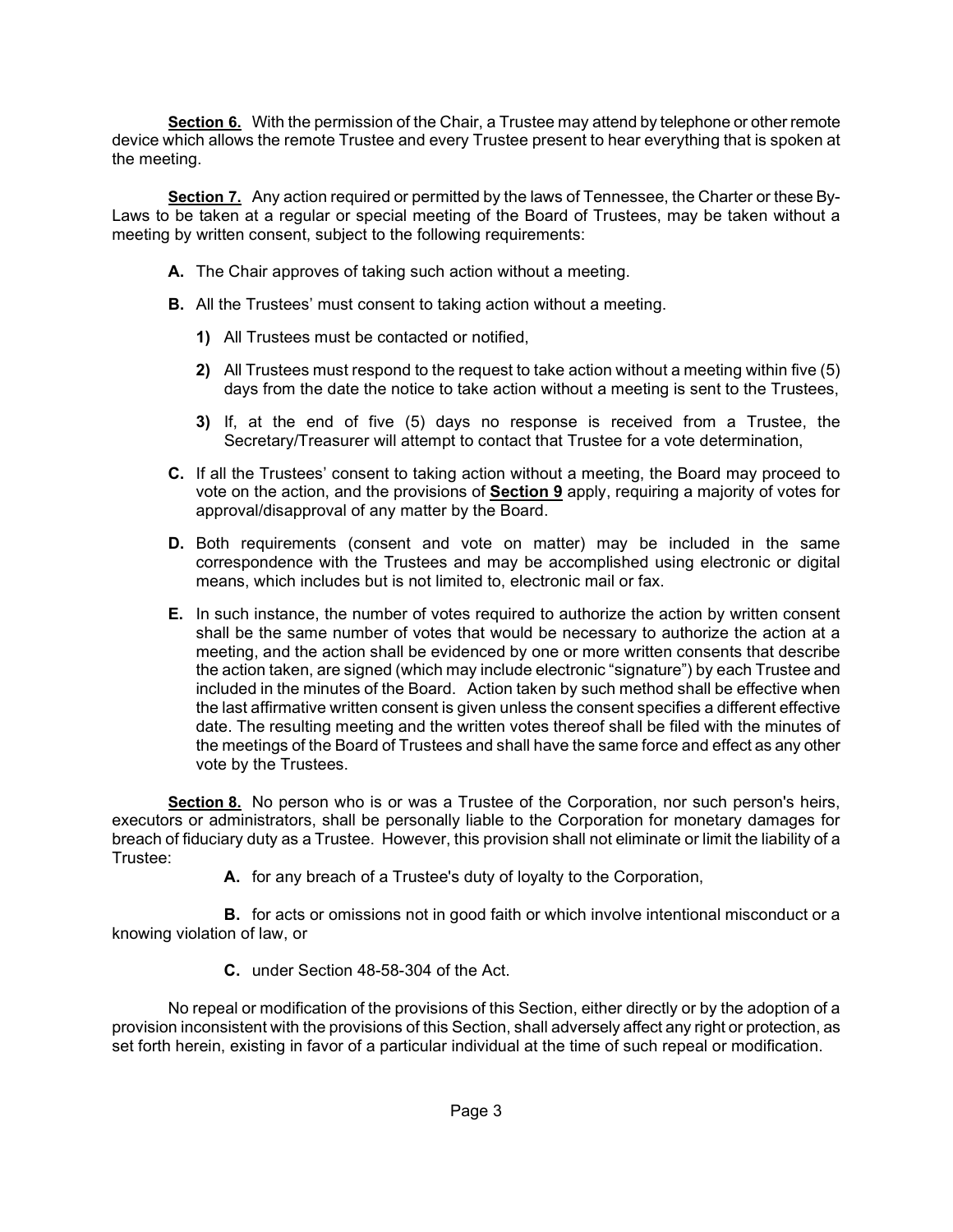### **ARTICLE VI**

### **Officers of the Corporation**

**Section 1.** The corporate officers shall be the Resident Bishop (President), Lay Leader (Vice-President), Conference Secretary (Secretary), and the Conference Treasurer (Treasurer). The Conference Treasurer shall also serve as registered agent. The Conference Chancellor may provide legal counsel to the Corporation. Those officers shall have such duties, powers and rights as provided by the Conference and *The Discipline.* (all officers listed in this Section shall collectively be referred to as the "Officers of the Corporation")

**Section 2.** In addition to the Officers of the Corporation, the Board shall have its own officers. The officers of the Board shall be the President, a Vice-President, and a Secretary*,* elected at the annual meeting, and serving for a four- year term or such other term as the Board shall determine. The Conference's Treasurer shall serve as the Treasurer of the Board.

**A.** President The President shall preside at meetings of the Board, shall call special meetings of the board as necessary, shall serve as ex-officio member of each standing committee. and shall have such other powers as are normally reserved to the Chair of a corporation.

**B.** Vice-President The Vice-President shall preside at meetings of the Board in the absence of the President and shall perform such other duties as the President and the Board shall request.

**C.** Secretary The Secretary of the Board shall (1) record the minutes of all meetings of the Board and (2) carry out the will of the Board with respect to the correspondence of the Board and the safekeeping of Board records, the minutes of the Board, annual audits, and such other items as are strictly the property of the Board and shall have such other duties and responsibilities that normally fall to the Secretary of a corporation. Any document requiring the signature of the Secretary may be signed by the Secretary of the Board or the Conference Treasurer.

**D.** Treasurer The Conference Treasurer shall serve as Treasurer of the Board and shall keep all funds and financial records and shall perform such other duties normally associated with the office. The Conference Treasurer shall not be a voting member of the Board.

### **ARTICLE VII**

#### **Committees**

Standing Committees may be authorized by the Board of Trustees from time to time, and other ad hoc committees may be appointed by the Chair as necessary. The Chair shall appoint all members to committees, unless otherwise provided by the Board. The members of committees shall serve for such time as may be determined by the Chair or the Board at the time of their appointment.

### **ARTICLE VIII**

### **Standards of Conduct**

**Section 1.** A Trustee or an Officer of the Corporation shall discharge his or her duties as a Trustee or as an Officer of the Corporation, including duties as a member of a committee: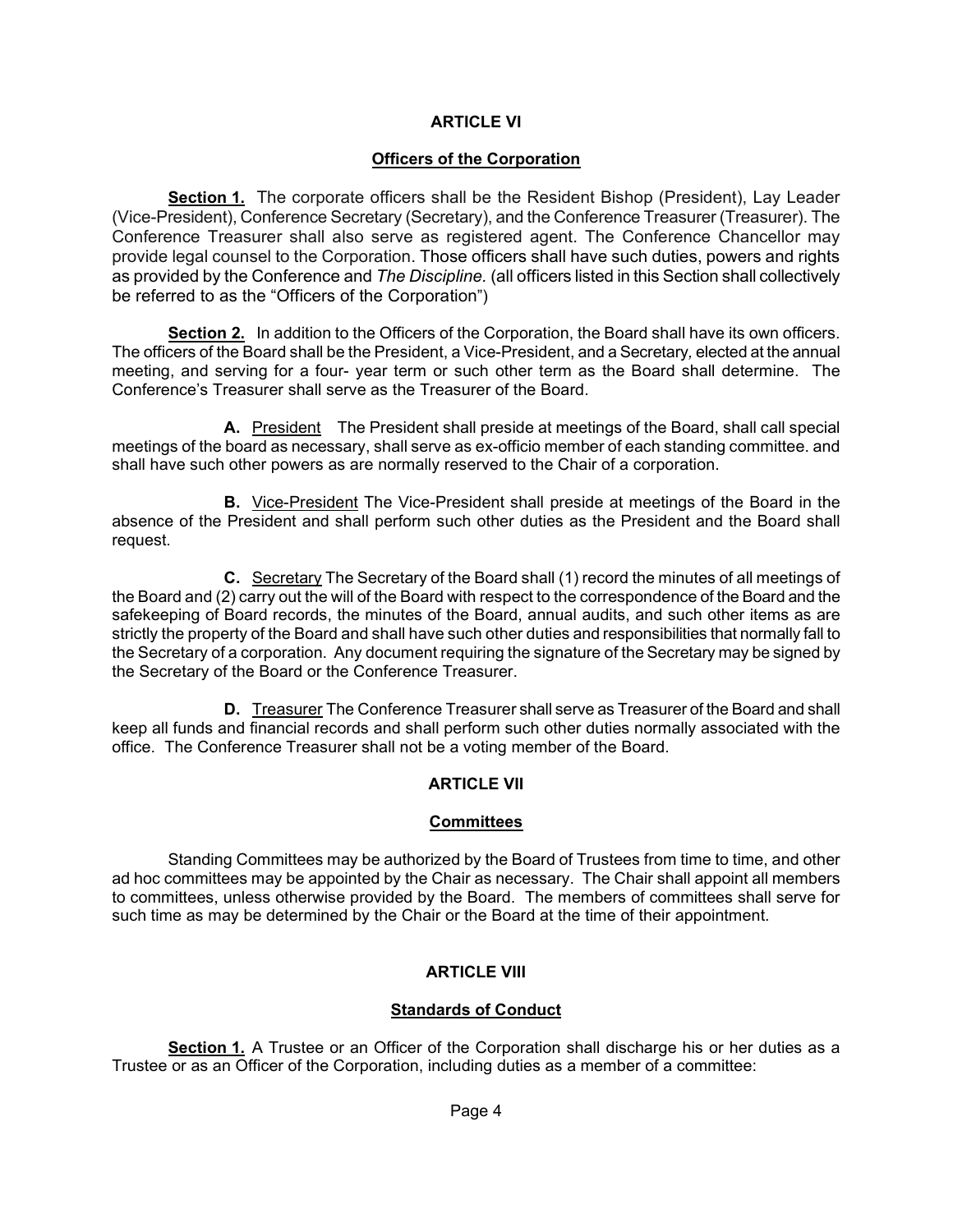**A.** In good faith;

**B.** With the care an ordinarily prudent person in a like position would exercise under similar circumstances; and

**C.** In a manner he/she reasonably believes to be in the best interest of the Corporation.

**Section 2.** In discharging his/her duties, a Trustee or Officer is entitled to rely on information, opinions, reports, or statements, including financial statements and other financial data, if prepared or presented by:

**A.** One or more Officers or employees of the Corporation who the Trustee or Officer reasonably believes to be reliable and competent in the matters presented;

**B.** Legal counsel, public accountants, or other persons as to matters the Trustee or Officer reasonably believes are within the person's professional or expert competence; or

**C.** A committee of the Board of Trustees of which the Trustee or Officer is not a member, as to matters within its jurisdiction, if the Trustee or Officer reasonably believes the committee merits confidence.

**Section 3.** A Trustee or Officer is not liable for any action taken, or any failure to take action, as a Trustee or Officer, if he/she performs the duties of his/her office in compliance with the provisions of this Article, or if he/she is immune from suit under the provisions of Section 48-58-601 of the Act.

**Section 4.** No Trustee or Officer shall be deemed to be a fiduciary with respect to the Corporation or with respect to any property held or administered by the Corporation, including, without limitation, property that may be subject to restrictions imposed by the donor or transferor of such property.

### **ARTICLE IX**

### **Indemnification And Advancement Of Expenses**

**Section 1.** To the maximum extent permitted by the provisions of Sections 48-58-501, et seq., of the Act, as amended from time to time (provided, however, that if an amendment to the Act in any way limits or restricts the indemnification rights permitted by law as of the date hereof, such amendment shall apply only to the extent mandated by law and only to activities of persons subject to indemnification under this Section which occur subsequent to the effective date of such amendment), the Corporation shall indemnify and advance expenses to any person who is or was a Trustee or Officer of the Corporation, or to his/her heirs, executors, administrators and legal representatives, for the defense of any threatened, pending or completed action, suit or proceeding, whether civil, criminal, administrative or investigative, and whether formal or informal (any such action, suit or proceeding being hereinafter referred to as the **"Proceeding"**), to which such person was, is or is threatened to be made, a named defendant or respondent, which indemnification and advancement of expenses shall include counsel fees actually incurred as a result of the Proceeding or any appeal thereof, reasonable expenses actually incurred with respect to the Proceedings, all fines, judgments, penalties and amounts paid in settlement thereof, subject to the following conditions: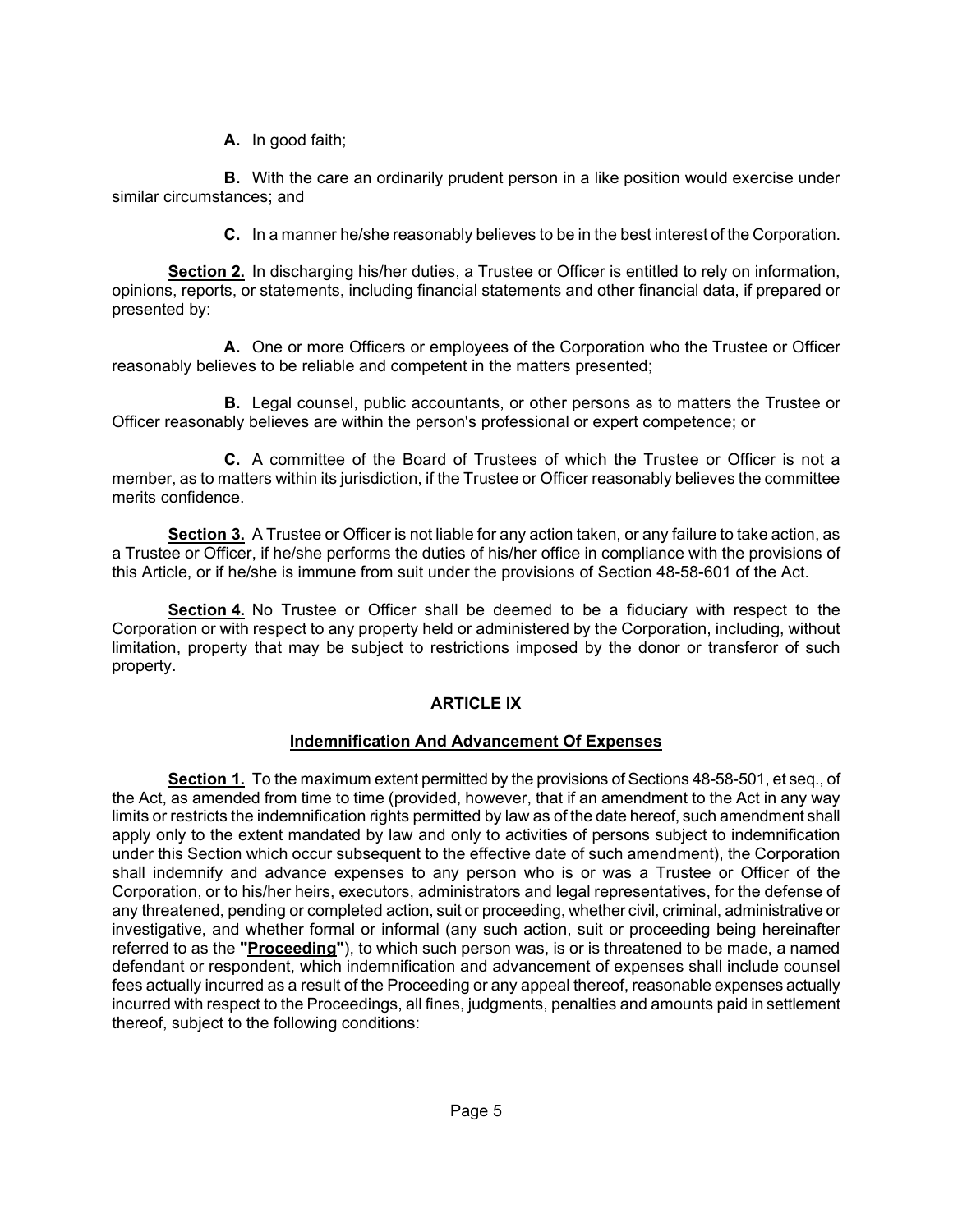**A.** The Proceeding was instituted because such person is or was a Trustee or Officer of the Corporation; and

**B.** The Trustee or Officer of the Corporation conducted himself or herself in good faith, and he/she reasonably believed;

**1)** in the case of conduct in his/her official capacity with the Corporation, that his/her conduct was in its best interest;

**2)** in all other cases, that his/her conduct was at least not opposed to the best interests of the Corporation; and

**3)** in the case of any criminal proceeding, that he/she had no reasonable cause to believe his/her conduct was unlawful.

The termination of a proceeding by judgment, order, settlement, conviction, or upon a plea of nolo contendere or its equivalent is not, of itself, determinative that the Trustee or Officer of the Corporation did not meet the standard of conduct herein described.

**Section 2.** Notwithstanding any other provision of this **Article IX**, the Corporation shall not indemnify or advance expenses to or on behalf of any Trustee, Officer, employee or agent of the Corporation, or such person's heirs, executors, administrators or legal representatives:

**A.** If a judgment or other final adjudication adverse to such person establishes his/her liability for any breach of the duty of loyalty to the Corporation, for acts or omissions not in good faith or which involve intentional misconduct or a knowing violation of law, or under Section 48-58-304 of the Act; or

**B.** In connection with a Proceeding by or in the right of the Corporation in which such person was adjudged liable to the Corporation; or

**C.** In connection with any other Proceeding charging improper personal benefit to such person, whether or not involving action in his/her official capacity, in which he/she was adjudged liable on the basis that personal benefit was improperly received by him or her.

**Section 3.** Nothing in these Bylaws shall limit or otherwise affect the power of the Corporation to purchase and maintain insurance on behalf of any person who is or was a member of the Board of Trustees, employee or agent of the Corporation or is or was serving at the request of the Corporation, against any liability asserted against him/her and incurred by him/her in any capacity or arising out of his/her status, whether or not the Corporation would have the power or would be required to indemnify him/her against liability under the provisions of these Bylaws or any applicable law. To the extent that insurance operates to protect any person against liability, the Corporation's obligation to indemnify shall be deemed satisfied.

# **ARTICLE X**

### **Conflicts Of Interest**

**Section 1.** The purpose of the conflict of interest policy is to protect the Corporation's interest when it is contemplating entering into a transaction or arrangement that might benefit the private interest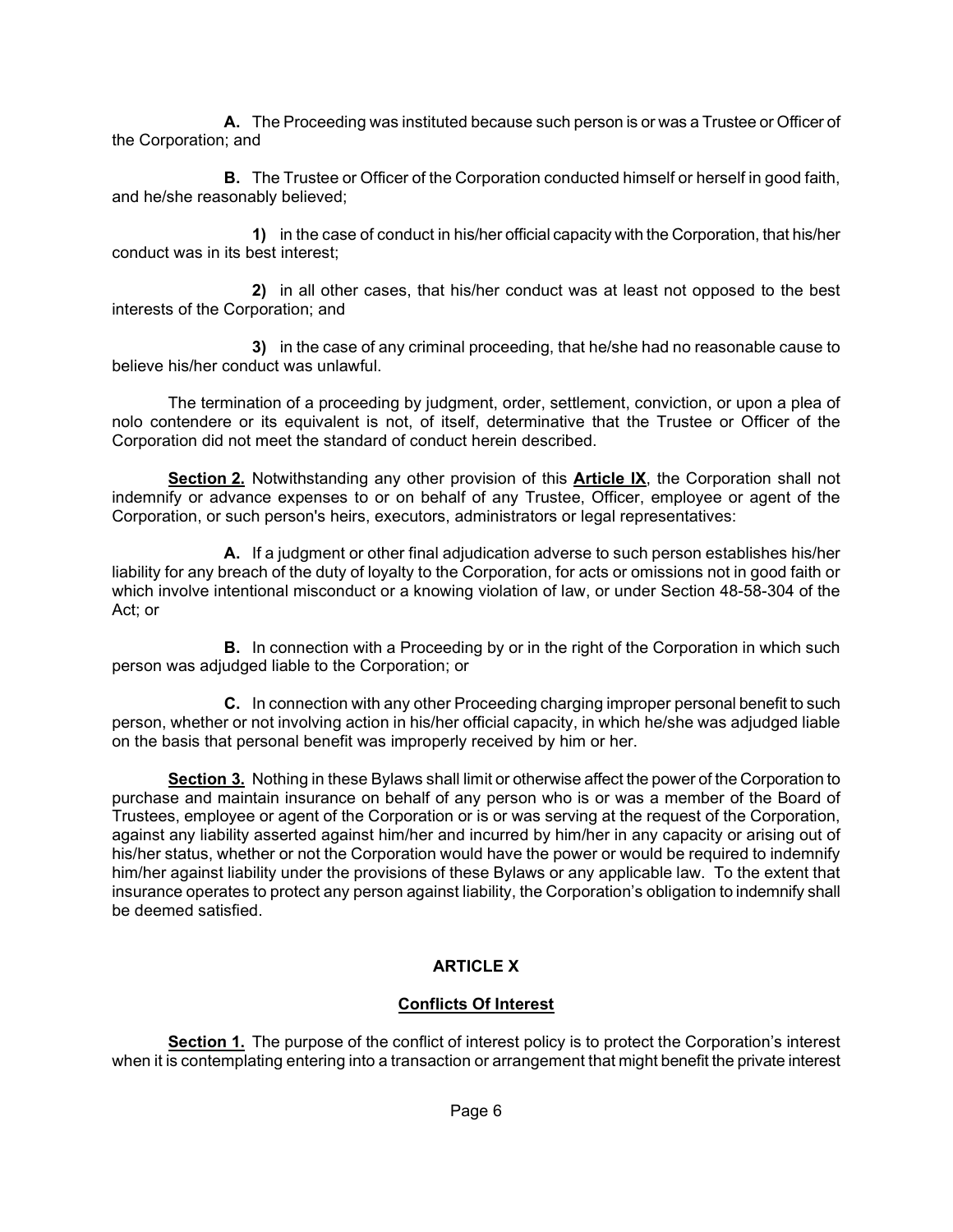of a Trustee or Officer of the Corporation or might result in a possible excess benefit transaction. This policy is intended to supplement but not replace any applicable state and federal laws governing conflict of interest applicable to nonprofit and charitable organizations.

# **Section 2.** Definitions:

**A.** Interested Person: - Any Trustee, Officer of the Corporation, or member of a committee with Board of Trustee delegated powers, who has a direct or indirect financial interest, as defined below, is an interested person.

**B.** Financial Interest: - A person has a financial interest if the person has, directly or indirectly, through business, investment, or family:

**1)** An ownership or investment interest in any entity with which the Corporation has a transaction or arrangement,

**2)** A compensation arrangement with the Corporation or with any entity or individual with which the Corporation has a transaction or arrangement, or

**3)** A potential ownership or investment interest in, or compensation arrangement with, any entity or individual with which the Corporation is negotiating a transaction or arrangement.

Compensation includes direct and indirect remuneration as well as gifts or favors that are not insubstantial.

A financial interest is not necessarily a conflict of interest. Under **Article X, Section 3A**, a person who has a financial interest may have a conflict of interest only if the appropriate Board of Trustee or committee decides that a conflict of interest exists.

# **Section 3.** Procedures:

**A.** Procedures for Addressing the Conflict of Interest:

**1)** An interested person may make a presentation at the Board of Trustee or committee meeting, but after the presentation, he/she shall leave the meeting during the discussion of, and the vote on, the transaction or arrangement involving the possible conflict of interest.

**2)** The chairperson of the Board of Trustees or committee shall, if appropriate, appoint a disinterested person or committee to investigate alternatives to the proposed transaction or arrangement.

**3)** After exercising due diligence, the Board of Trustees or committee shall determine whether the Corporation can obtain with reasonable efforts a more advantageous transaction or arrangement from a person or entity that would not give rise to a conflict of interest.

**4)** If a more advantageous transaction or arrangement is not reasonably possible under circumstances not producing a conflict of interest, the Board of Trustees or committee shall determine by a majority vote of the disinterested Trustees whether the transaction or arrangement is in the Corporation's best interest, for its own benefit, and whether it is fair and reasonable. In conformity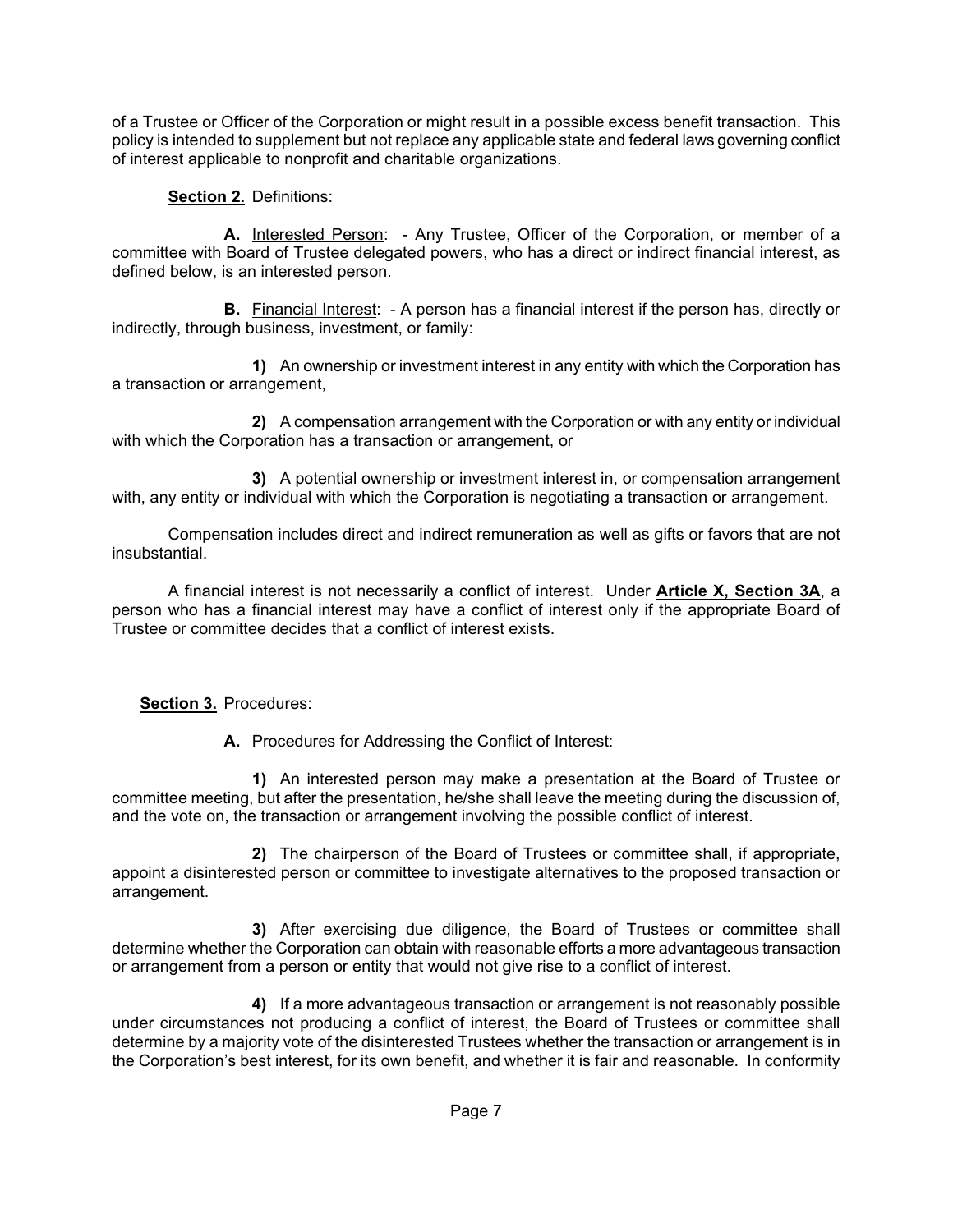with the above determination it shall make its decision as to whether to enter into the transaction or arrangement.

**5)** If the Board of Trustees or committee is unable to approve or disapprove of a transaction or arrangement through the procedures set forth in this **Section 3A(1)-(4)**, then the Corporation may seek approval of the transaction or arrangement from the Attorney General of the State of Tennessee, or from a court of record having equity jurisdiction in an action in which the Attorney General is joined as a party.

**B.** Quorum Requirements: For purposes of this **Section 3**, a conflict of interest transaction or arrangement is authorized, approved or ratified if it receives the affirmative vote of a majority of the members of the Board of Trustees or committee, who have no direct or indirect interest in the transaction or arrangement; but a transaction or arrangement may not be authorized, approved or ratified under this **Section 3** by a single Trustee. A quorum is present for the purpose of taking action under this **Section 3** if a majority of the members of the Board of Trustees or committee, who have no direct or indirect interest in the transaction vote to authorize, approve or ratify the transaction or arrangement.

# **ARTICLE XI**

### **Fiscal Year and Audit**

The Corporation's fiscal year shall begin on January 1 and close on December 31. The Corporation's books shall be audited annually.

#### **ARTICLE XII**

### **Parliamentary Authority**

The rules contained in the current edition of Robert's Rules of Order, Newly Revised shall govern the transactions of the Board of Trustees in all cases to which they are applicable and in which they are not inconsistent with The Discipline, these bylaws, or any special rules the Conference or the Board of Trustees may adopt.

### **ARTICLE XIII**

#### **Amendment of Bylaws**

**Section 1.** These Bylaws may be amended at any meeting of the Board of Trustees by the affirmative vote of a two-thirds majority of the total membership of the Board as then constituted, provided that notice of the proposed amendment shall have been sent to the members of the Board at least ten days in advance and the notice of such meeting clearly sets forth the proposed changes which are to be considered.

**Section 2.** No bylaw may be amended or adopted if such amendment or adoption would be inconsistent with Tennessee law, *The Discipline*, or the Standing Rules of the Tennessee-Western Kentucky Conference of The United Methodist Church.